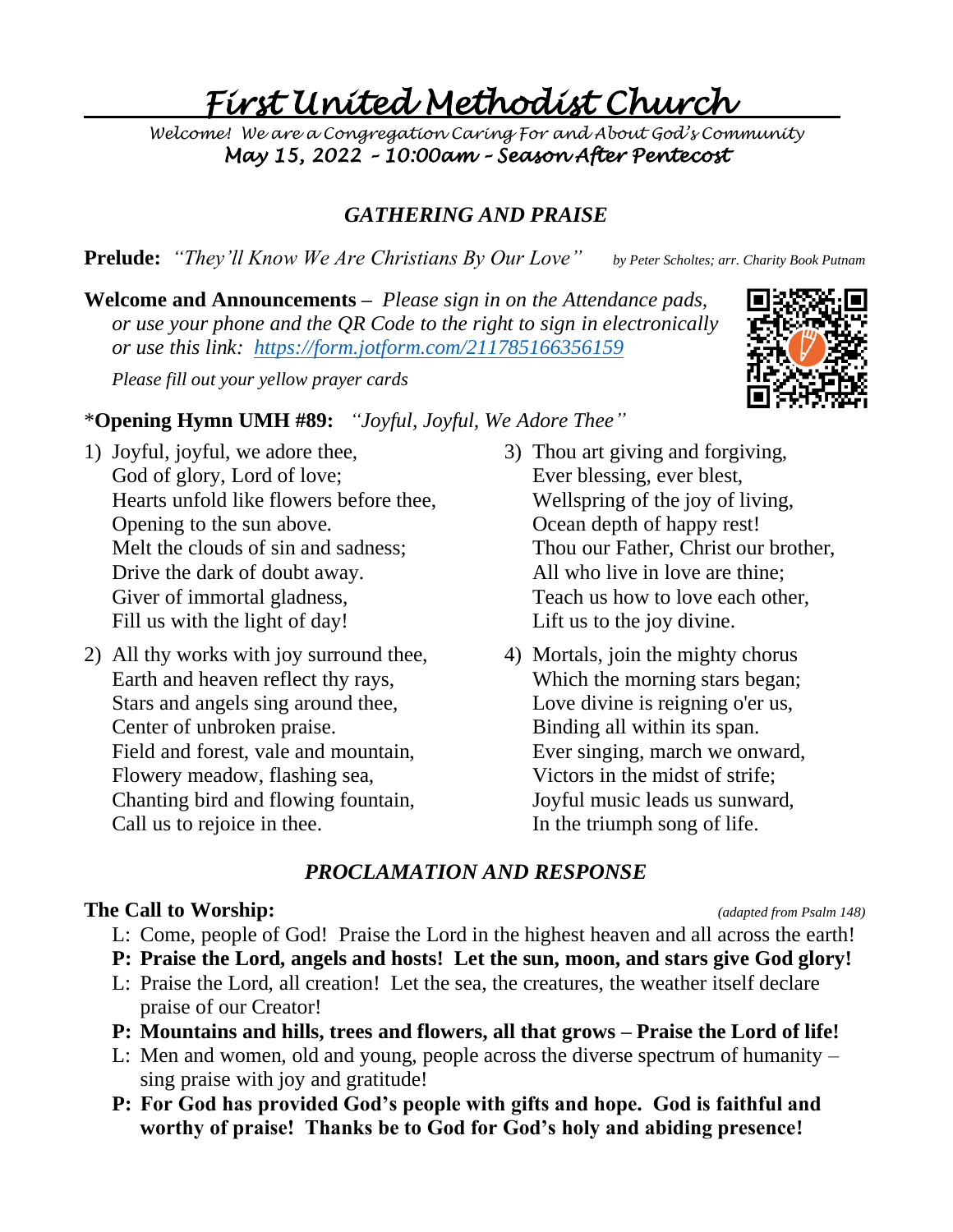**Prayer Chorus TFWS # 2013 –** "Bless the Lord, My Soul"

*Bless the Lord, my soul, and bless God's holy name. Bless the Lord, my soul, who leads me into life.*

**Time of Prayer –** *During the Prayer Chorus and/or silent meditation, ushers will collect your yellow prayer cards and deliver them to the pastor.*

#### **Silent Meditation**

**Lifting our Celebrations and Concerns In Prayer / Pastoral Prayer**

**The Lord's Prayer – Our Father, who art in heaven, hallowed be thy name, thy kingdom come, thy will be done on earth as it is in heaven. Give us this day our daily bread; and forgive us our trespasses as we forgive those who trespass against us. And lead us not into temptation, but deliver us from evil, for thine is the kingdom, and the power, and the glory forever. Amen.**

#### **Living Our Gratitude**

♫ *Please continue to support your church family as we recover from this season of pandemic. Enjoy the musical selection as a time to give thanks to God for all with which you have been blessed. Use the QR code to the right or give online here: <https://www.firstumcsaginaw.org/give/>*



*Offertory: "Blest Be The Tie That Binds" by Johann Nageli; arr. Neil Harmon*

*\* The Doxology:* **Praise God, from whom all blessings flow;** *UMH #94* **Praise God all creatures here below: Alleluia! Alleluia! Praise God, the source of all our gifts! Praise Jesus Christ, whose power uplifts! Praise the Spirit, Holy Spirit! Alleluia! Alleluia! Alleluia!**

*The Unison Prayer of Thanksgiving:* **Generous God, we offer gifts this day as those who have received so much more. You gave yourself to us and asked only for devotion, yet we got distracted by the world. You offer all of creation to meet our needs, yet we crave more. You offer your love to all, yet we often value some over others. And so, you've given us "the repentance that leads to life," and all our giving pales by comparison. Dedicate us, we pray, in Christ's holy name. Amen.** 

**Children's Message –** *A special moment just for kids*

#### **Hymn UMH #611:***"Child of Blessing, Child of Promise" (vs. 1 & 3)*

- 1) Child of blessing, child of promise, Baptized with the Spirit's sign; With this water God has sealed you Unto love and grace divine.
- 3) Child of joy, our dearest treasure God's you are, from God you came. Back to God we humbly give you; Live as one who bears Christ's name.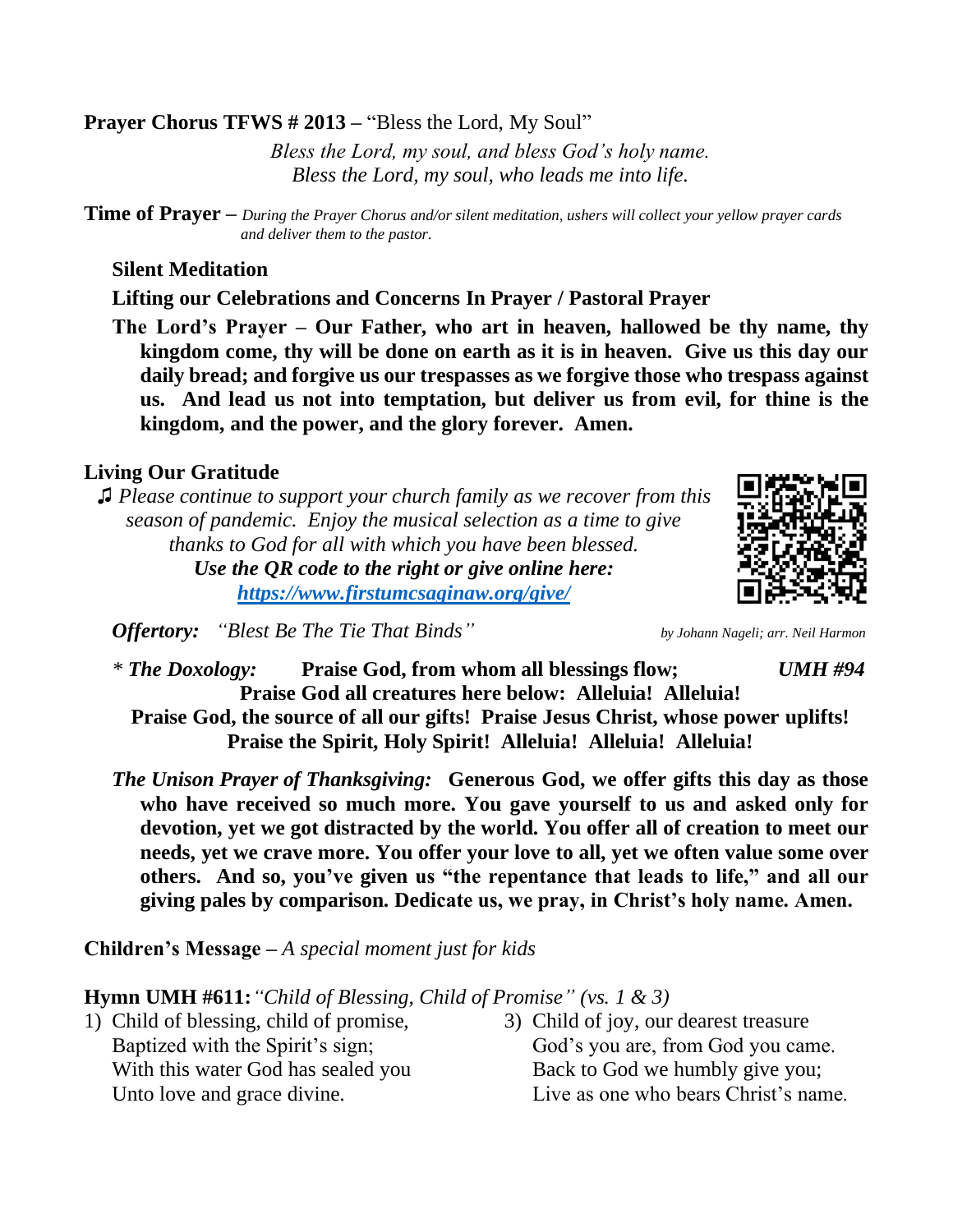#### **The Sacrament of Baptism for Children and Others Unable to Answer for Themselves**

*UMH pg. 39*

#### GREETING

Pastor: Brothers and sisters in Christ: Through the Sacrament of Baptism, we are initiated into Christ's holy Church. We are incorporated into God's mighty acts of salvation and given new birth through water and the Spirit. All this is God's gift, offered to us without price.

This morning, it is our joy to present Theodore William Visuri for baptism.

#### RENUNCIATION OF SIN AND AFFIRMATION OF FAITH:

- On behalf of the whole Church, I ask you: Do you renounce the spiritual forces of wickedness, reject the evil powers of this world, and repent of your sin? *I do.*
- Do you accept the freedom and power God gives you to resist evil, injustice, and oppression in whatever forms they present themselves? *I do.*
- Do you confess Jesus Christ as your Savior, put your whole trust in his grace, and promise to serve him as your Lord, in union with the Church which Christ has opened to people of all ages, nations, and races? *I do.*
- Will you nurture this child in Christ's holy church that by your teaching and example, he may be guided to accept God's grace for himself, to profess his faith openly, and to lead a Christian life? *I will.*
- Do you, as Christ's body, the Church, reaffirm both your rejection of sin and your commitment to Christ? **We do.**
- Will you nurture one another in the Christian faith and life and include these persons now before you in your care?
- **With God's help we will proclaim the good news and live according to the example of Christ. We will surround the Visuri family with a community of love and forgiveness, that they may grow in their trust of God, and be found faithful in their service to others. We will pray for them, that they may be true disciples who walk in the way that leads to life.**

#### THANKSGIVING OVER THE WATER

The Lord be with you.

#### **And also with you.**

- Let us pray: Eternal Father, when nothing existed but chaos, you swept across the dark waters and brought forth light.
- In the days of Noah, you saved those on the ark through water. After the flood you set in the clouds a rainbow.
- When you saw your people as slaves in Egypt, you led them to freedom through the sea. Their children you brought through the Jordan to the land which you promised.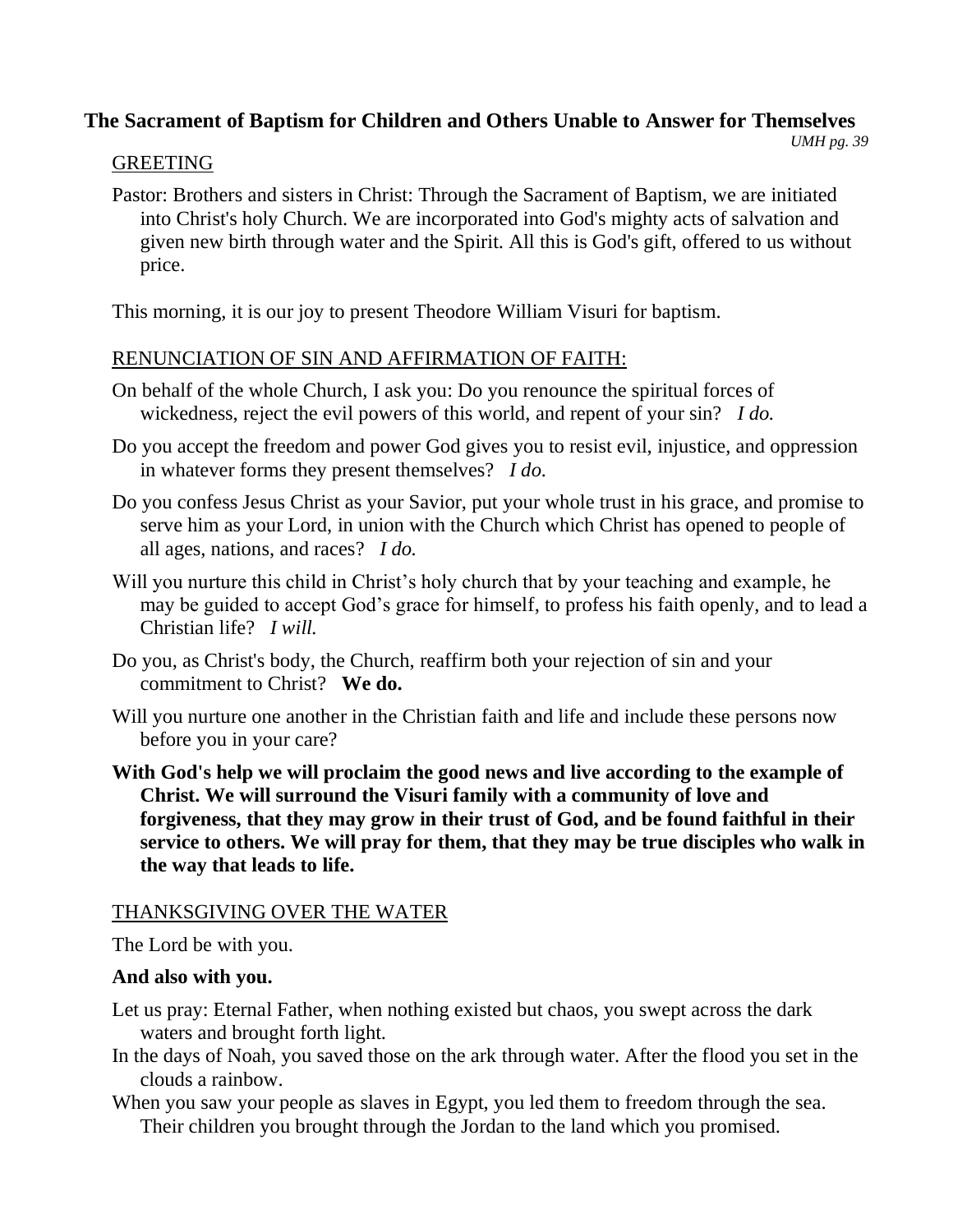#### **Sing to the Lord, all the earth! Tell of God's mercy each day!**

In the fullness of time, you sent Jesus, nurtured in the water of a womb. He was baptized by John and anointed by your Spirit. He called his disciples to share in the baptism of his death and resurrection and to make disciples of all nations.

#### **Declare Christ's works to the nations, his glory among all the people.**

Pour out your Holy Spirit, to bless this gift of water and she who receives it, to wash away her sin and clothe her in righteousness throughout her lives, that, dying and being raised with Christ, she may share in his final victory.

#### **All praise to you, Eternal Father, through your Son Jesus Christ, who with you and the Holy Spirit lives and reigns for ever. Amen.**

#### BAPTISM WITH LAYING ON OF HANDS / PRAYER

Theodore, I baptize you in the name of the Father, and of the Son, and of the Holy Spirit.

#### **Amen.**

May the Holy Spirit work within you, that being born through water and the Spirit, you may live as a faithful disciple of Jesus Christ. **Amen.** 

*The Pastor will offer prayer at this time, then:* 

#### COMMENDATION AND WELCOME

Now it is our joy to welcome our new brother in Christ:

- **Through baptism**, **you are incorporated by the Holy Spirit into God's new creation and made to share in Christ's royal priesthood. We are all one in Christ Jesus. With joy and thanksgiving, we welcome you as members of the family of Christ.**
- Members of the household of God, I commend this child to your love and care. Do all in your power to increase his faith, confirm his hope, and perfect him in love.
- **We give thanks for all that God has already given you, and we welcome you in Christian love. As members together with you in the body of Christ and in this congregation of The United Methodist Church, we renew our covenant faithfully to participate in the ministries of the Church by our prayers, our presence, our gifts, our service, and our witness, that in everything God may be glorified through Jesus Christ.**
- And now, may the God of all grace, who has called us to eternal glory in Christ, establish and strengthen you by the power of the Holy Spirit, that you may live in grace and peace. **Amen.**

*Family is presented with baptismal certificate and a small gift at this time.*

*Please join in welcoming little Theo to the Saginaw First UMC Church Family!*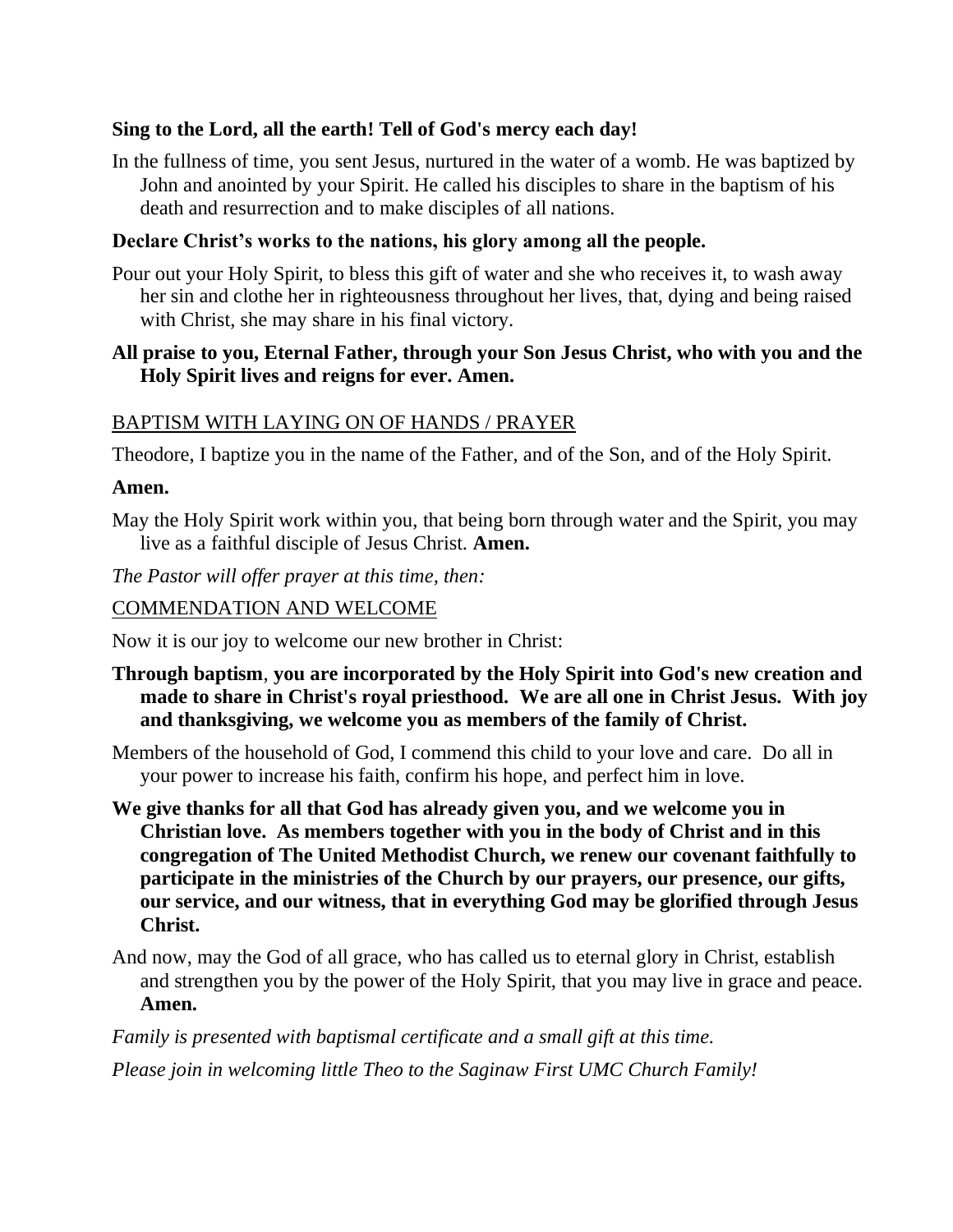#### **Special Music:** *"Love Can Turn the World" by Benjamin Gaither, Jeff Silvey, Kim Williams Peg Wilken, Terry Moon, and Bryan Latimer*

#### **Scripture Lesson:** Acts 11:1-18 Pew Bible N.T. pg. 122

<sup>1</sup> Now the apostles and the brothers and sisters who were in Judea heard that the gentiles had also accepted the word of God. <sup>2</sup> So when Peter went up to Jerusalem, the circumcised believers criticized him, <sup>3</sup> saying, "Why did you go to uncircumcised men and eat with them?"<sup>4</sup> Then Peter began to explain it to them, step by step, saying, <sup>5</sup> "I was in the city of Joppa praying, and in a trance I saw a vision. There was something like a large sheet coming down from heaven, being lowered by its four corners, and it came close to me. <sup>6</sup> As I looked at it closely I saw four-footed animals, beasts of prey, reptiles, and birds of the air. <sup>7</sup> I also heard a voice saying to me, 'Get up, Peter; kill and eat.' <sup>8</sup> But I replied, 'By no means, Lord, for nothing profane or unclean has ever entered my mouth.<sup>9</sup> But a second time the voice answered from heaven, 'What God has made clean, you must not call profane.' <sup>10</sup> This happened three times; then everything was pulled up again to heaven. <sup>11</sup> At that very moment three men, sent to me from Caesarea, arrived at the house where we were. <sup>12</sup> The Spirit told me to go with them and not to make a distinction between them and us. These six brothers also accompanied me, and we entered the man's house. <sup>13</sup> He told us how he had seen the angel standing in his house and saying, 'Send to Joppa and bring Simon, who is called Peter; <sup>14</sup> he will give you a message by which you and your entire household will be saved.<sup>'15</sup> And as I began to speak, the Holy Spirit fell upon them just as it had upon us at the beginning. <sup>16</sup> And I remembered the word of the Lord, how he had said, 'John baptized with water, but you will be baptized with the Holy Spirit.' <sup>17</sup> If then God gave them the same gift that he gave us when we believed in the Lord Jesus Christ, who was I that I could hinder God?" <sup>18</sup> When they heard this, they were silenced. And they praised God, saying, "Then God has given even to the gentiles the repentance that leads to life."

#### **Response to the Word**

- L: This is the Word of God for the people of God
- **P: Thanks be to God!**

**Sermon:** ALL PEOPLE BLESSED THROUGH YOU Rev. John Kasper

*\_\_\_\_\_\_\_\_\_\_\_\_\_\_\_\_\_\_\_\_\_\_\_\_\_\_\_\_\_\_\_\_\_\_\_\_\_\_\_\_\_\_\_\_\_\_\_\_\_\_\_\_\_\_\_\_\_\_\_\_\_\_\_\_\_\_\_\_\_\_\_\_*

*\_\_\_\_\_\_\_\_\_\_\_\_\_\_\_\_\_\_\_\_\_\_\_\_\_\_\_\_\_\_\_\_\_\_\_\_\_\_\_\_\_\_\_\_\_\_\_\_\_\_\_\_\_\_\_\_\_\_\_\_\_\_\_\_\_\_\_\_\_\_\_\_*

*\_\_\_\_\_\_\_\_\_\_\_\_\_\_\_\_\_\_\_\_\_\_\_\_\_\_\_\_\_\_\_\_\_\_\_\_\_\_\_\_\_\_\_\_\_\_\_\_\_\_\_\_\_\_\_\_\_\_\_\_\_\_\_\_\_\_\_\_\_\_\_\_*

*\_\_\_\_\_\_\_\_\_\_\_\_\_\_\_\_\_\_\_\_\_\_\_\_\_\_\_\_\_\_\_\_\_\_\_\_\_\_\_\_\_\_\_\_\_\_\_\_\_\_\_\_\_\_\_\_\_\_\_\_\_\_\_\_\_\_\_\_\_\_\_\_*

*\_\_\_\_\_\_\_\_\_\_\_\_\_\_\_\_\_\_\_\_\_\_\_\_\_\_\_\_\_\_\_\_\_\_\_\_\_\_\_\_\_\_\_\_\_\_\_\_\_\_\_\_\_\_\_\_\_\_\_\_\_\_\_\_\_\_\_\_\_\_\_\_*

*\_\_\_\_\_\_\_\_\_\_\_\_\_\_\_\_\_\_\_\_\_\_\_\_\_\_\_\_\_\_\_\_\_\_\_\_\_\_\_\_\_\_\_\_\_\_\_\_\_\_\_\_\_\_\_\_\_\_\_\_\_\_\_\_\_\_\_\_\_\_\_\_*

*\_\_\_\_\_\_\_\_\_\_\_\_\_\_\_\_\_\_\_\_\_\_\_\_\_\_\_\_\_\_\_\_\_\_\_\_\_\_\_\_\_\_\_\_\_\_\_\_\_\_\_\_\_\_\_\_\_\_\_\_\_\_\_\_\_\_\_\_\_\_\_\_*

Central Bay District Superintendent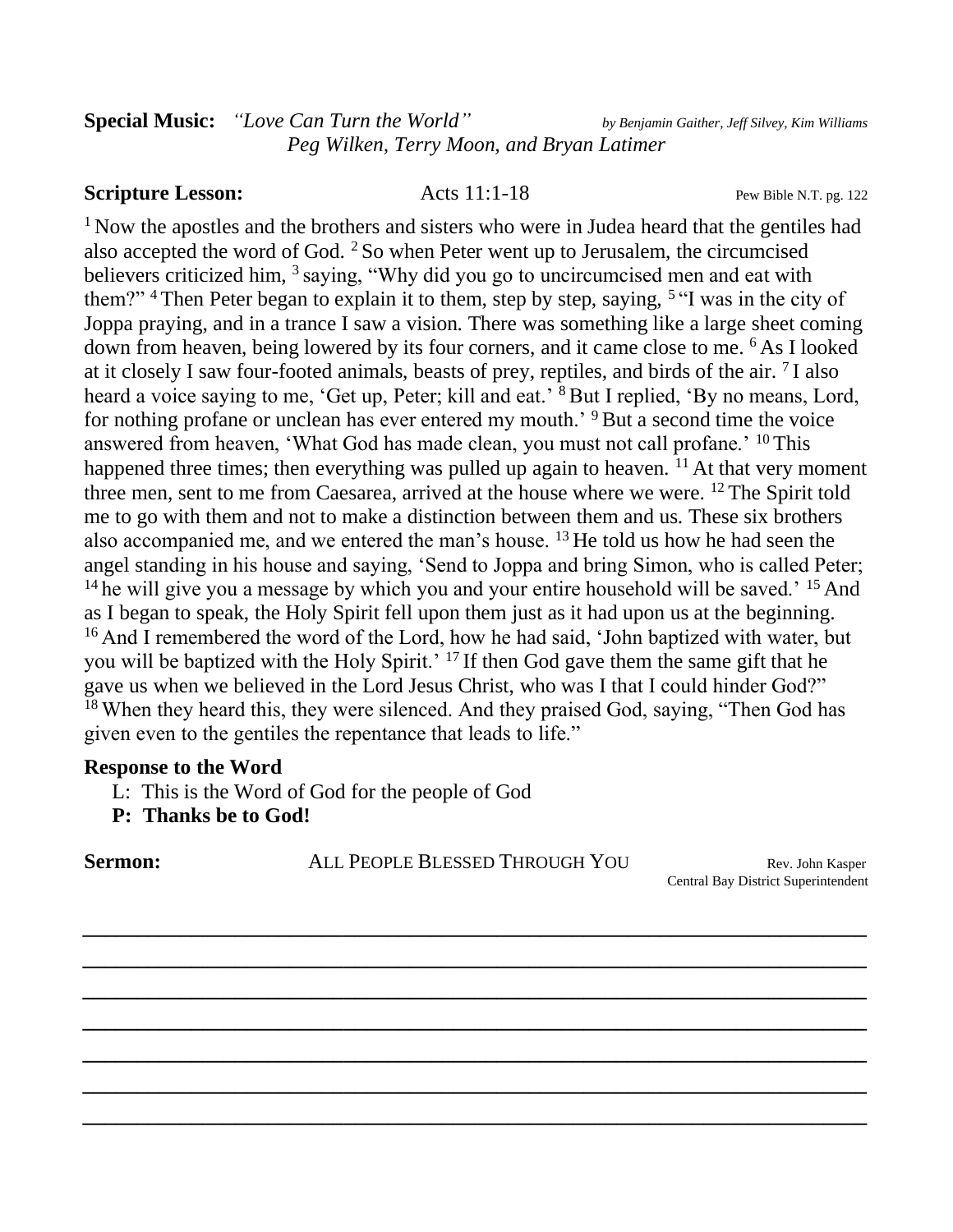#### *WE GO AS WITNESSES FOR CHRIST IN THE WORLD*

#### **Closing Hymn UMH #337:** "Only Trust Him"

- 1) Come, every soul by sin oppressed, There's mercy with the Lord; And he will surely give you rest, By trusting in his Word.
- Refrain: Only trust him, only trust him, Only trust him now. He will save you, He will save you, He will save you now.
- 2) For Jesus shed his precious blood Rich blessings to bestow;

**\*Postlude:** *"What the World Needs Now is Love" by Burt Bacharach; arr. Philip Keveren*

*\* Please stand, if you are able*

*\* \* \* \* \* \* \**

#### *First United Methodist Church*  **4790 Gratiot Road, Saginaw, MI 48638-6242; (989) 799-0131; Fax (989) 799-4240 e-mail: firstumsag@aol.com website: http://firstumcsaginaw.org** Senior Pastor .......................................................................................................Rev. Amy Lee Brun Terhune ..............................................................pastoralbt@outlook.com / (989) 274-6363 (cell phone) Office Administrator/Treasurer......................................................................................................Dina Draper Custodian ........................................................................................................................................ Tina Castle Organist...................................................................................................................................... Bryan Latimer Director of Music & Chancel Choir................................................................................................ Rod Bieber Bell Choir Director..........................................................................................................Catherine McMichael

Audio Visual Technicians..............................................................Nic Courier, Andy Sharrow, Izzy Terhune **Lyrics Reproduced in Bulletin by permission**: CCLI#1003593.

Nursery Supervisors...................................................................................................................Diane Maturen

#### **FOLLOW US ON SOCIAL MEDIA!**

*Be sure to check in on Facebook! The more of us that do, the more people learn about who we are!* Facebook: **First United Methodist Church of Saginaw** Instagram: **saginawfumc** YouTube: Saginaw First UMC Twitter: First UMC Twitter: First UMC Of Saginaw

Plunge now into the crimson flood That washes bright as snow. [Refrain]

- 3) Yes, Jesus is the truth, the way That leads you into rest; Believe in him without delay, And you are fully blest. [Refrain]
- 4) Come then and join this holy band, And on to glory go, To dwell in that celestial land Where joys immortal flow. [Refrain]

**\*Benediction:** *Rev. John Kasper, Central Bay District Superintendent*